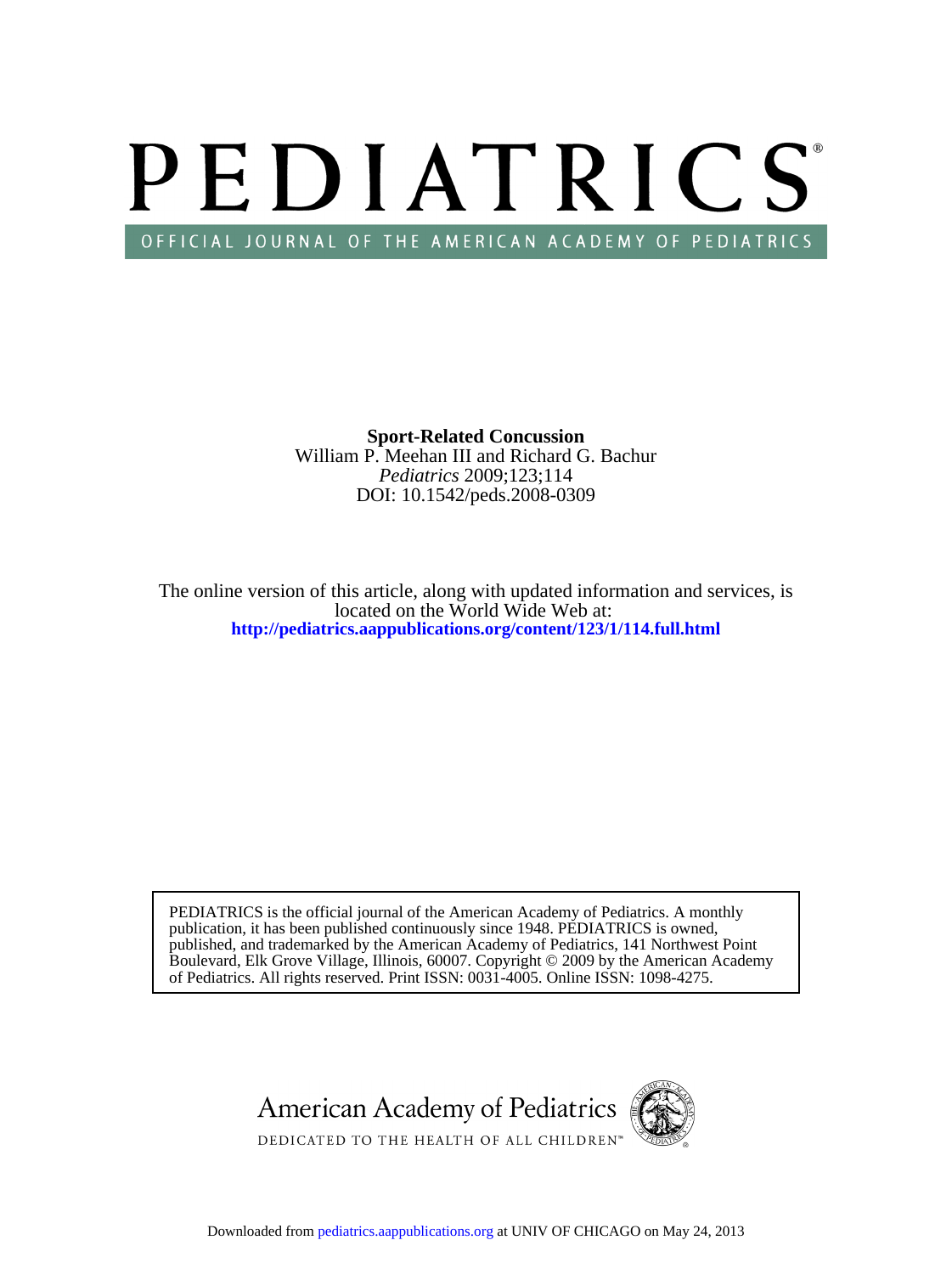#### REVIEW ARTICLE

## **Sport-Related Concussion**

#### **William P. Meehan III, MD, Richard G. Bachur, MD**

Division of Emergency Medicine, Children's Hospital Boston, Boston, Massachusetts

The authors have indicated they have no financial relationships relevant to this article to disclose.

#### **ABSTRACT**

Sport-related concussion is a common injury in children and adolescents. Athletes seldom report concussive symptoms, which makes the diagnosis a challenge. The management of sport-related concussion has changed significantly over the last several years. The previously used grading systems and return-to-play guidelines have been abandoned in favor of more individualized assessment and management. Neuropsychological testing is being used more frequently to assist in management. After recovery, it is recommended that an athlete's return-toplay progress in a gradual, stepwise fashion while being monitored by a health care provider. Proper assessment and management of a sport-related concussion is crucial, because repeat concussions can result in decreased neurocognitive functioning, increased symptomatology, and, at times, catastrophic outcomes. *Pediatrics* 2009;123:114–123

SINCE THE YEAR 776 BC, athletes have participated in organized sports, such as<br>wrestling and fist-fighting, that place them at risk of concussion.<sup>1</sup> Symptoms of concussion have been observed at least since the time of Hippocrates.1,2 Despite such a history, the management of sport-related concussion (SRC) is one of the most discussed and controversial topics in sports medicine<sup>2-9</sup> and has become an increasingly popular topic in the lay press.10–15 SRCs differ from concussions sustained www.pediatrics.org/cgi/doi/10.1542/ peds.2008-0309

doi:10.1542/peds.2008-0309

#### **Key Words**

concussion, sport-related concussion, mild traumatic brain injury, closed head injury, athletic injuries, second-impact syndrome

#### **Abbreviations**

SRC—sport-related concussion LOC—loss of consciousness

Accepted for publication Mar 31, 2008

Address correspondence to William P. Meehan III, MD, Children's Hospital Boston, Division of Emergency Medicine, 300 Longwood Ave, Boston, MA 02115. E-mail: william.meehan@ childrens.harvard.edu

PEDIATRICS (ISSN Numbers: Print, 0031-4005; Online, 1098-4275). Copyright © 2009 by the American Academy of Pediatrics

outside athletics because they typically result from low-velocity impact, causing disorientation and confusion more often than loss of consciousness (LOC), which is seen frequently with other mechanisms.16 SRCs are a major issue in pediatrics, because the majority of at-risk athletes are children.17,18 Moreover, children are particularly susceptible to SRCs.9,19 Much of the research on SRC has been conducted in high school and college athletes.9,20–46 In this article, we will review the literature on SRC.

#### **DEFINITION**

Although the terms "concussion" and "mild traumatic brain injury" are used synonymously in the literature, SRC can be a serious injury. The word "mild" is inaccurate in this context. Therefore, the term "concussion" will be used throughout this article.

A concussion results from a rotational acceleration or deceleration injury to the head that causes an alteration of mental status or various other symptoms such as headache or dizziness.47–49 The precise definition of concussion has changed over time.1 Universal agreement on a definition has been difficult to reach.18,50,51 The following definition was developed by consensus among experts in SRC<sup>49</sup> and has subsequently been endorsed.<sup>48</sup>

Concussion is defined as a complex pathophysiological process affecting the brain, induced by traumatic biomechanical forces. Several common features . . . include:

- 1. Concussion may be caused by a direct blow to the head, face, neck or elsewhere on the body with an "impulsive" force transmitted to the head.
- 2. Concussion typically results in the rapid onset of short lived impairment of neurologic function that resolves spontaneously.
- 3. Concussion may result in neuropathological changes but the acute clinical symptoms largely reflect a functional disturbance rather than a structural injury.
- 4. Concussion results in a graded set of clinical syndromes that may or may not involve loss of consciousness. Resolution of the clinical symptoms typically follows a sequential course.
- 5. Concussion is typically associated with grossly normal structural neuroimaging studies.<sup>48,49</sup>

For the practicing clinician, perhaps a more useful working definition is a trauma-induced alteration in mental status that may or may not involve LOC.18,42,50,52–56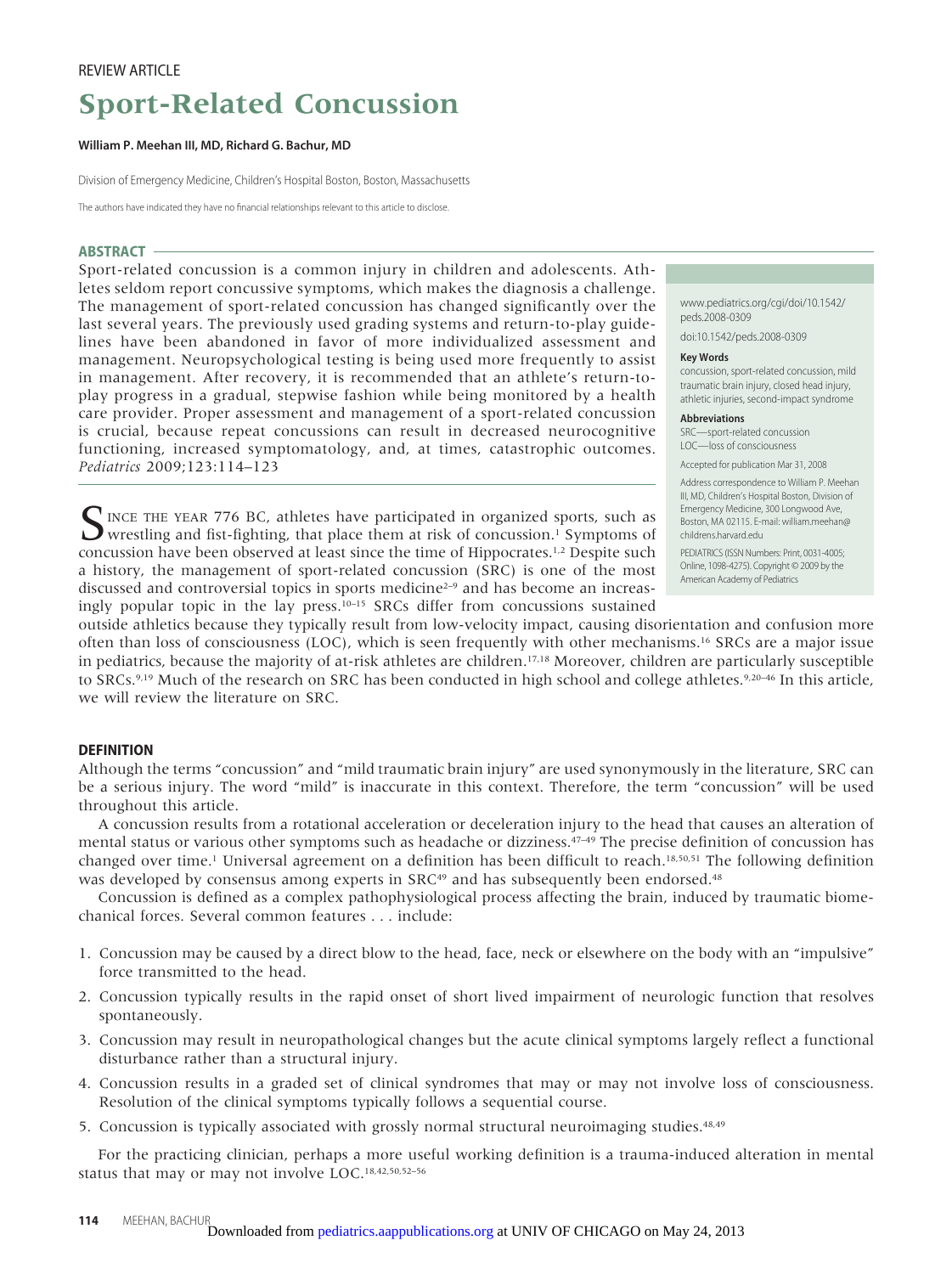#### **BIOMECHANICS AND PATHOPHYSIOLOGY**

Several theories exist regarding the biomechanics of concussion,57 but none have been universally accepted. However, several characteristics have been well established. Concussion occurs when rotational or angular acceleration forces are applied to the brain, resulting in shear strain of the underlying neural elements.<sup>58–62</sup> This may be associated with a blow to the skull; however, direct impact to the head is not required.<sup>60</sup> In fact, in the laboratory setting, concussion can be achieved more effectively by nonimpact rotation of the head than by a blow to the head.59,60 Linear acceleration-deceleration will usually produce focal effects, as opposed to concussion.<sup>58,60,61</sup>

On a molecular level, there seems to be an immediate disruption of neuronal membranes, resulting in a massive efflux of potassium into the extracellular space.<sup>63,64</sup> This results in the calcium-dependent release of excitatory amino acids, particularly glutamate, which stimulates further potassium efflux. As the concentration of extracellular potassium increases, it triggers neuronal depolarization, which is followed by neuronal suppression.63–67 Sodium-potassium pumps work to restore homeostasis. Given the degree of the induced ion fluxes, a large amount of energy is expended, which increases glycolysis.64,66,67 This results in local lactic acid accumulation.

To meet these increased metabolic demands and remove accumulated lactate, an increase in cerebral blood flow might be expected. However a decrease in cerebral blood flow has been observed.<sup>64</sup> After the initial increase in glycolysis, mitochondrial dysfunction with decreased oxidative metabolism and decreased cerebral glucose metabolism can be seen within 24 hours, persisting as long as 10 days in experimental models.<sup>64,66</sup>

#### **EPIDEMIOLOGY**

Twenty percent of traumatic brain injury resulting in an LOC occurs during sports activity.<sup>68</sup> Eighteen percent of head injuries reported to the National Head Injury Association are sustained during athletic competition.<sup>53</sup> Approximately 300 000 sport-related traumatic brain injuries resulting in an LOC occur each year.<sup>68,69</sup> The majority of these injuries are concussions. Because it has been well established that the vast majority of SRCs do not involve an LOC,30,33,70 the actual number of SRCs occurring annually is much higher. Studies of children and adolescents have suggested that 26% of closed head injuries in children occur during athletics, $24$  and this is likely to be an underestimate, because many children with SRCs do not seek medical attention.<sup>34,40,71</sup>

Concussion incidence has been studied most widely in American football, a sport in which 1.5 million Americans participate.21,72 Several studies have estimated the incidence of SRC in high school and college football players to be between 4% and 5%.33,41,70 In each of these studies, however, injuries were documented by athletic trainers. In most circumstances, for an athletic trainer to be aware that a concussion has occurred, it must be reported by the athlete. It has been well documented that athletes do not regularly report concussions to athletic trainers, coaches, parents, or others.<sup>34,40,73,74</sup> Therefore, studies conducted in this manner are likely to underestimate the true incidence of concussion. It is interesting to note that studies in which players have directly and confidentially reported their symptoms after a blow to the head have revealed much higher rates of concussion, ranging from 15% to 45%.<sup>30,34,40,73</sup>

Concussion accounts for  $\sim 8\%$  to 11% of all injuries in American football.39,44 Concussions are more likely to occur during games than practices<sup>32,41,44,73</sup> and are more common in high school athletes than college players.19,33,44

Although SRC has been studied most extensively in American football, it has been reported in all sports.28,34,41,43,46,69,75–79 The incidence rates in ice hockey are even higher than in American football,<sup>76,77</sup> accounting for  $\sim$ 12% of total injuries.<sup>39</sup> In a survey of competitive college athletes engaged in all sports at a university in Ohio, 32% reported concussive symptoms after a blow to the head.34 As with football, concussion in other sports occurs more commonly during games than practice.22,29,41,43,78 Concussions are 6 times more likely to occur in organized sports than in leisure physical activity.24

#### **UNDERREPORTING**

Although SRC seems to be quite common, it is still not fully appreciated by athletes. More than one third of athletes do not recognize their symptoms as a result of concussion.28,30,34,40,73 In a study of professional football players in the Canadian Football League, only 19% of concussed players realized that they had sustained a concussion.73 Even those who experience LOC often fail to recognize the injury as a concussion or even as a serious injury.<sup>30,73</sup>

In addition, athletes do not regularly report their symptoms to trained personnel.<sup>34,40,71</sup> In American football, only 47% of players sustaining a concussion report their injury.40 Most commonly, players fail to report a concussion because they feel the injury is not serious enough to warrant reporting.40,74 Personal desire and outside pressure to continue playing, failure to recognize the symptoms of concussion, and jeopardizing future career or financial benefits are also commonly cited.40,74

Twenty-eight percent of athletes report continuing to play after a blow to the head that results in dizziness.<sup>34</sup> Athletes with a headache after a blow to the head continue to play at even higher rates, with 61% of American football players staying in the game.<sup>34</sup> In a study of high school football teams in Minnesota, 69% of the players who experienced an LOC and 81% of the players who sustained a concussion without an LOC returned to play on the same day.30 Other studies have shown similar results.73 These results are concerning, given the risks of recurrent concussions30,32,33,45,73 and the potential for neurologic sequelae.17,26,80,81

#### **ASSESSMENT**

The recognition, assessment, and classification of an SRC can be challenging. Certainly, concussions that result in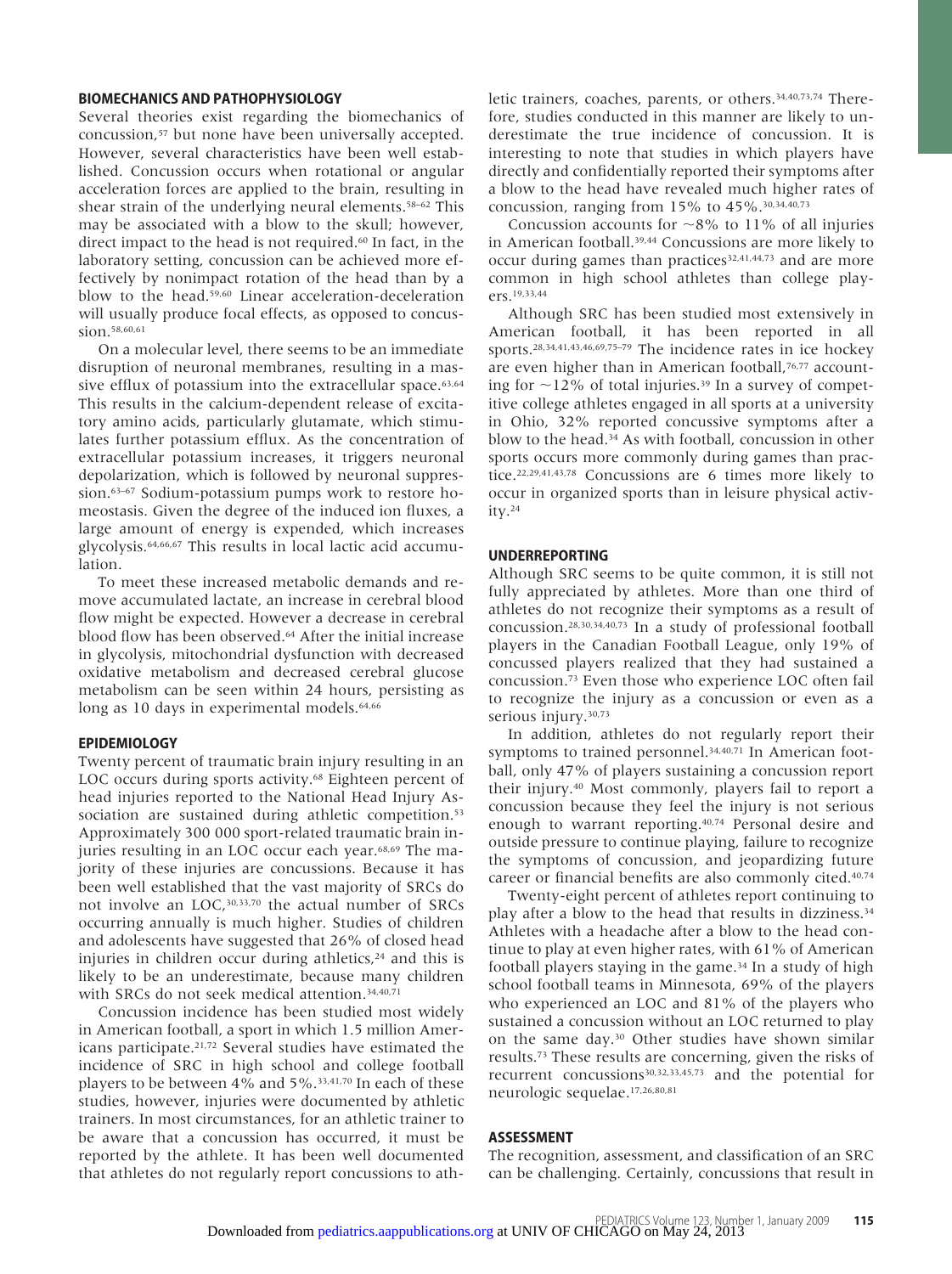TABLE 1 **List of Symptoms Reported in Athletes After Sustaining an SRC**

| Signs of Concussion                       | Symptoms of<br>Concussion |
|-------------------------------------------|---------------------------|
| 10C                                       | Headache                  |
| Amnesia, retrograde or antegrade          | <b>Dizziness</b>          |
| Disorientation                            | Nausea or vomiting        |
| Appearing dazed                           | Difficulty balancing      |
| Acting confused                           | Vision changes            |
| Forgetting game rules or play assignments | Photophobia               |
| Inability to recall score or opponent     | Phonophobia               |
| Inappropriate emotionality                | Feeling "out of it"       |
| Poor physical coordination                | Difficulty concentrating  |
| Imbalance                                 | Tinnitus                  |
| Seizure                                   | Drowsiness                |
| Slow verbal responses                     | Sadness                   |
| Personality changes                       | Hallucinations            |

dramatic findings, such as prolonged LOC, will be readily detected. However, the majority of concussions result in more subtle findings.<sup>33,34,38,39,43,73,82-85</sup> Furthermore, LOC is not a reliable predictor of cerebral dysfunction or length of recovery.38,39,86 Headache and dizziness are the most commonly reported symptoms of concussion.32–34,82,83,87 Many other symptoms have been reported and are listed in Table 1.\* It should be noted that although all of these various symptoms can be seen with concussion, not every athlete experiencing these symptoms has a concussion. Indeed, many of these symptoms can result from other etiologies such as dehydration, overtraining, and lack of sleep or can be seen with other illnesses such as anorexia nervosa, anemia, learning disabilities, and depression.92,93 Given the nonspecific symptoms and lack of self-reporting,<sup>34,40,71</sup> the diagnosis can be difficult to make.

The on-field assessment of an acute SRC, similar to all medical assessments, should begin with the airway, breathing, and circulation.18,56,72,94 Cervical spine injury should be considered<sup>18,56,95</sup>; the unconscious athlete should be treated as having a potential cervical spine injury.72,90 Those with prolonged LOC should be transported rapidly to an appropriate medical facility.72 For the conscious athlete suspected of having sustained a concussion, a thorough neurologic examination should be performed, including assessment of the athlete's orientation to person, place, and time.72 This should be followed by questions to test recent memory (eg, "which quarter is it?" and "which team did we play last week?"), because these are the most sensitive in diagnosing SRC.16,96 The ability to perform simple tasks should be assessed.48,72,85 Postural stability should be assessed also.97 Standardized methods of assessment are available in the literature and can help facilitate sideline examinations.48,56,70,83,89,98–100

Previously, >15 concussion-grading systems,<sup>18,51,56</sup> based mostly on the presence and duration of LOC and amnesia, have been used to categorize concussions. However, LOC and amnesia were found to be of minimal utility in predicting the severity or duration of concussion.19,38,39,86 No grading scale had been universally accepted.50,51 More recently, grading systems were abandoned.8,38,39,48,83,101–103

At the second International Conference on Concussion in Sport, the use of grading systems was abandoned explicitly in favor of classifying concussions as simple or complex. A simple concussion is one in which the injury resolves in 7 to 10 days. A concussion is categorized as complex when the athlete's symptoms persist, the athlete has sustained multiple concussions, or the athlete suffers sequelae such as convulsions, LOC of  $>1$  minute, or prolonged cognitive impairment.48 It should be noted that under this new classification system a concussion cannot be classified until all the signs and symptoms have resolved. Because the signs and symptoms of concussion can have a delayed onset,39,88,104 up to several days after the time of injury,104 this classification cannot be made in the acute setting.

#### **MANAGEMENT**

Once the diagnosis of an SRC is established and other significant injuries have been addressed, the clinician must decide when it is safe to return the athlete to play. Again, this is not as straightforward as it may seem.

Although return-to-play guidelines were intended to prevent catastrophic injury and cumulative effects of concussion, little scientific evidence exists to support them.53,83,104,105 None of the guidelines have been adequately validated.73 These guidelines, too, have been abandoned by experts in the management of SRC, 36,38,39,83,101,106,107 even by those who developed them.48,102 In fact, the pursuit of a dependable, practical, universally accepted guideline has been described as "foolish and ill conceived."103

Because they were based on the previously mentioned grading scales, which emphasized LOC and amnesia and were found to be of minimal utility in predicting the severity or duration of concussion,38,39,86 return-to-play decisions should not be based on these guidelines. Rather, each concussion should be managed individually by using multiple means of assessment.<sup>8,48,49</sup>

Generally accepted management principles have been proposed. No player should be returned to play until the symptoms of concussion have resolved completely, both at rest and during exercise.† Because younger athletes require longer recovery times, more conservative return-to-play decisions should be considered for younger athletes.‡ The American Academy of Pediatrics recommends conservative management of concussion.<sup>113</sup>

Studies have shown that concussed athletes score poorly on neuropsychological tests when compared with their own preinjury baseline scores and with uninjured athletes.26,37,55,70,100,114,115 Such decreases in performance are not seen in uninjured controls who take preseason tests and subsequent tests during the season.<sup>37,116</sup> Experts in the management of SRC have endorsed the use of

<sup>\*</sup>Refs 18, 19, 33, 34, 36, 56, 82, 83, and 88 –91.

<sup>†</sup>Refs 18, 26, 48, 50, 51, 56, 72, 83, 93, 105, and 108 –110. ‡Refs 9, 18, 19, 48, 56, 83, 111, and 112.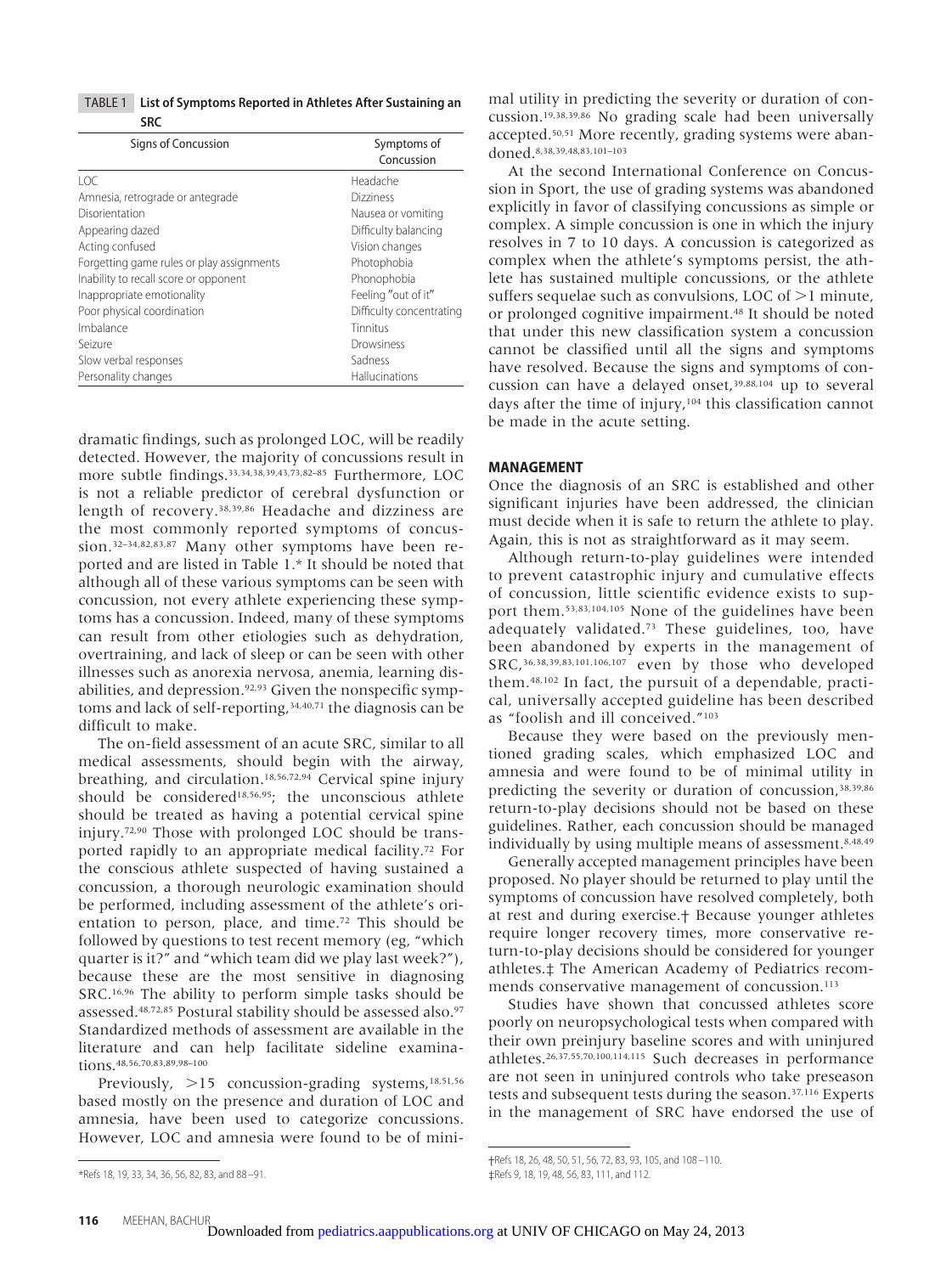neuropsychological testing,48,72,106,111 calling it "one of the cornerstones of concussion evaluation."49,89

Computerized neuropsychological testing is a recent development that is sensitive in diagnosing concussion.25,104 In fact, it is more sensitive than traditional forms of neuropsychological testing,117 likely because of more precise measurements of response time.48,104,118 It has been shown to diagnose some concussions that would have been missed by symptom reporting alone.9,35,38,104,115,119 In 1 such study of 834 athletes, Erlanger et al<sup>104</sup> used a computerized neuropsychological assessment instrument (HeadMinder CRI [New York, NY]) to compare postconcussion scores with baseline scores. Of the 26 athletes who sustained a concussion, 3 (12%) were noted to have neurocognitive deficits in the absence of self-reported symptoms. These athletes' conditions would not have been identified by symptoms reporting alone. This is of enormous value, because many athletes are reluctant to report concussion symptoms.30,40,54,71,72 Computerized neuropsychological testing has been endorsed by experts in the field,<sup>48,49</sup> is mandatory for players in the National Hockey League, and is used by most teams in the National Football League.35,83

A lower score than that of a player's baseline signifies incomplete recovery.120 Until recovery is complete, an athlete's reaction time is longer, ability to concentrate is diminished, and more time is required for thought processing,92,121–124 thus increasing the risk of subsequent injury.105,125 Reason suggests that returning to play would be safer for athletes whose symptoms have resolved and whose neuropsychological test results have returned to baseline. It should be stated, however, that the safety of returning an athlete to play on the basis of neuropsychological testing has not been explicitly studied.105,126,127 However, given the association between returning to play before complete recovery and poor, even catastrophic outcomes,23,72,128,129 it is recommended that return-to-play decisions be based, in part, on results of neuropsychological testing.§ Among experts in the field of SRC, this practice is recommended.

Neuropsychological testing is not meant to be used alone but, rather, as 1 of many aspects of evaluation.¶ Symptom reporting, medical history, concussion history, medication use, type of sport and position played, postural stability, 48,97,131,133 and other factors play a role in the decision to return an athlete to play. In young patients, the neuropsychological baseline may change often, because their cognition matures rapidly, requiring frequent baseline testing or changes in interpretation.48,111

Although recovery from an SRC will vary, symptoms, neuropsychological test scores, and postural stability usually will recover within 7 to 10 days.35,38,39,102 Some patients will have a more prolonged recovery.35,38,39,104 There is no reliable, predictable order in which recovery occurs.39,86,104 During recovery, an athlete's academic performance may suffer, and intellectual activity may

TABLE 2 **Return-to-Play Protocol Recommended by the Second International Conference on Concussion in Sport48** 

| Step | Level of Activity                                                       |
|------|-------------------------------------------------------------------------|
|      | No activity, complete rest; proceed to level 2 once symptoms resolve    |
|      | Light aerobic exercise (eg, walking, stationary cycling)                |
|      | Sport-specific exercise (eq, skating in hockey, running in soccer);     |
|      | addition of light resistance training                                   |
| 4    | Noncontact training drills; progressively increased resistance training |
|      | Full-contact training after medical clearance                           |
| h    | Game play                                                               |

increase their symptoms. Thus, "cognitive rest" has been recommended for school-aged athletes.48

Once the decision is made to return an athlete to play, the return should be gradual, stepwise, and closely monitored, starting with light, aerobic activities that do not place the player at risk for subsequent concussion.18,48,49,56,110 The steps recommended by the second International Conference on Concussion in Sport for returning to play an athlete who has recovered from a simple concussion are listed in Table 2.<sup>48</sup> Any occurrence of concussion symptoms during exertion should prompt the athlete to drop back to a previous asymptomatic level of activity for at least 24 hours before attempting to progress again.48,49 For an athlete who has sustained a complex concussion, it is recommended that the injury and the athlete's return to play be managed by personnel with expertise in the management of SRC.48

#### **SPECIAL CONSIDERATIONS**

#### **Repeat Concussions**

After a first concussion, a player is at increased risk for additional concussions.30,32,33,44,73 Those who experience an LOC are 6 times more likely to sustain another concussion than those who have never lost consciousness.73 The risk of recurrent concussive injury may be greatest within 7 to 10 days of an acute concussive injury.<sup>32</sup> The reasons for this increased risk have not yet been elucidated, but possible explanations include (1) certain athletes' styles of play predispose them to concussion, (2) certain athletes are more susceptible to concussion, (3) the age and level of play may expose certain athletes to greater forces than those who do not sustain concussions, $43$  (4) players who sustain multiple concussions may simply receive more play time, $43,73$  and (5) it may be that once an athlete's brain has sustained a single concussion it becomes more susceptible to injury.43

Cerebral concussion reduces the ability to process information rapidly. This reduction is greater and lasts for a longer period of time after a second concussion than after a first.<sup>17,27,80</sup> Guskiewicz et al<sup>32</sup> showed that athletes who have a history of previous concussions require longer recovery times after an acute SRC than those with no previous history of concussion.

Although studies have suggested that concussions have long-term effects on an athlete's neurocognitive abilities, the number and severity of SRCs that lead to long-term effects have not been elucidated. Some studies have suggested that there is no detectable neurocog-

<sup>§</sup>Refs 18, 19, 35, 48, 49, 83, 86, 89, 119, 120, 130, and 131. Refs 18, 19, 48, 49, 83, 86, 89, 119, 130, and 131.

<sup>¶</sup>Refs 19, 48, 49, 86, 88, 89, 105, 119, 131, and 132.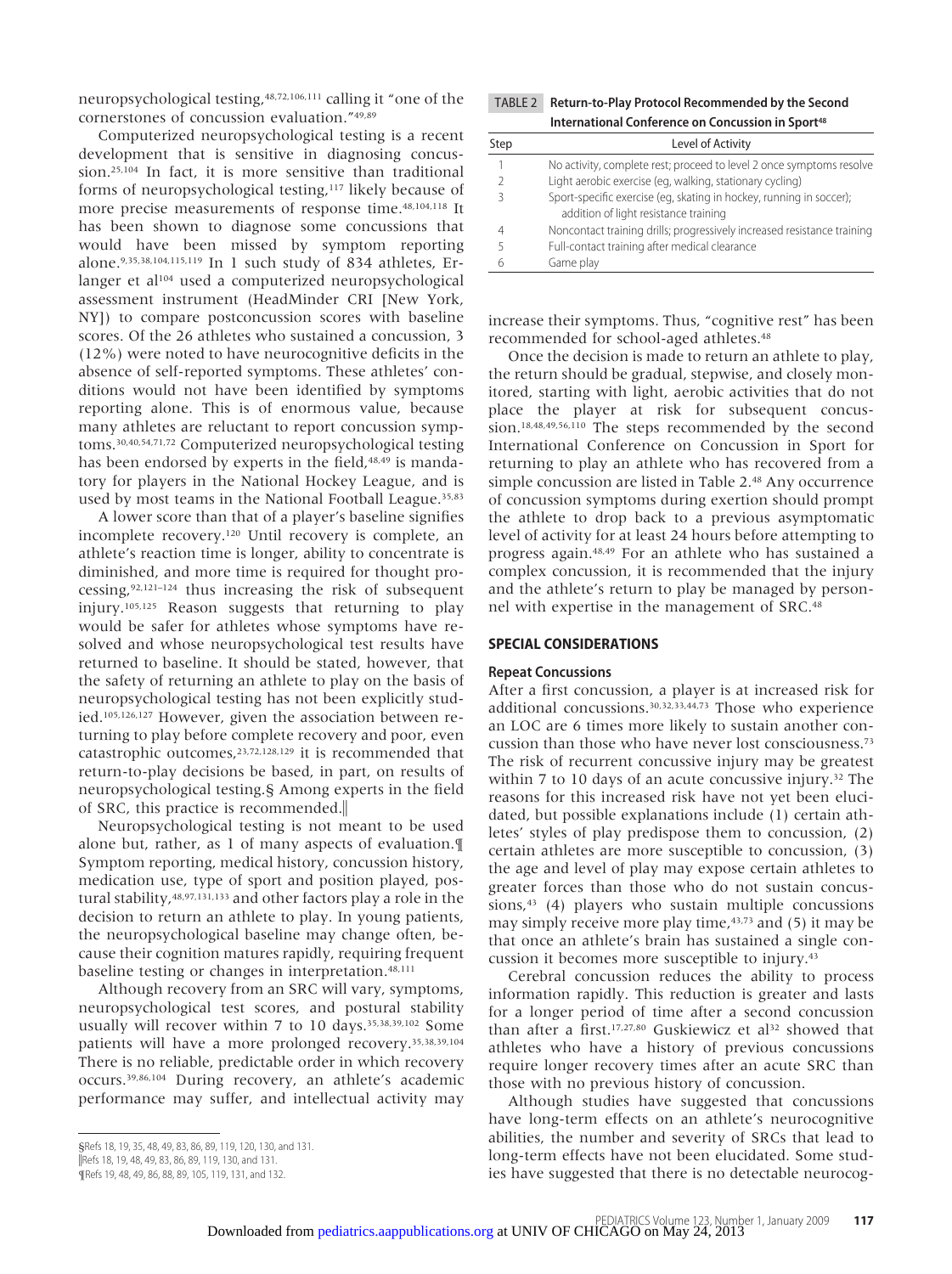nitive deficits after 1 concussion<sup>26</sup> or even multiple concussions.134–136 Others have shown that multiple SRCs result in deficits of neurocognitive abilities.17,26,80,81 It is likely that SRCs have a cumulative effect on neurocognitive abilities but that 1 mild concussion results in small deficits that are not detectable by current means of analysis.

Recently, postmortem studies of athletes who sustained multiple SRCs during their careers, who had neurocognitive and psychiatric problems later in life, and who died at a young age have revealed findings similar to, but unique from, those seen with Alzheimer disease.91,137 Although preliminary, these findings suggest that athletes who sustain multiple concussions are at risk for chronic traumatic encephalopathy.138

#### **Education**

Only 43% of athletes feel that they have some knowledge in the area of SRC.34 Fewer than 50% of athletes understand the problems that occur as a result of concussion.34 Most of them do not consider it to be a serious problem.40 Many athletes who sustain an SRC fail to recognize their symptoms as being a result of concussion.28,30,34,40,73 The problem of recognition is not limited to athletes. A recent survey of coaches revealed that 42% believed that an SRC only occurs when an athlete loses consciousness.45 One in 4 of them would allow an athlete to return to play despite showing symptoms of a concussion.45 This is concerning, because more players who sustain concussion are attended to by their coaches than by physicians.30 Education of athletes, coaches, and medical personnel may lead to increased reporting and proper management of SRC.

#### **Prevention**

Preventing SRCs is difficult. Although helmets are often discussed as a means of preventing concussion, this is not the purpose of their design.<sup>88</sup> Current helmets have, at best, a limited effect.51,72,139,140 Some evidence suggests that the design of certain football helmets may affect the risk of sustaining a concussion.141,142 Research in this area is ongoing.

By bracing the neck muscles before impact, an athlete decreases the resulting acceleration that the head experiences.143–145 Therefore, it has been suggested that strengthening the neck musculature may decrease the risk of concussion. Many concussions, however, occur when the athlete does not anticipate the impact, which makes increased musculature of questionable value.<sup>51,88,89</sup>

As noted earlier, sustaining a concussion increases the risk of subsequent concussions, especially before full recovery. Therefore, proper identification and management of SRCs in an attempt to prevent subsequent concussions may be the best prevention strategy currently available.

#### **Second-Impact Syndrome**

In 1984, Saunders and Harbaugh<sup>129</sup> described the case of a 19-year-old college athlete who was medically cleared to play football despite being symptomatic from a previous blow to the head. Although he sustained "no unusual head trauma" on the day he returned to football, he walked off of the field, collapsed, and later died despite the evacuation of a small subdural hematoma. An autopsy revealed widespread anoxic changes and transtentorial cerebral herniation. It was surmised that these effects were caused by an elevated intracranial pressure, secondary to minor sports trauma, before complete recovery from a previous concussion.

Since that time, there have been other similar cases described in the literature.109,128,146 The term "secondimpact syndrome" has come to describe such events. Typically, second-impact syndrome occurs after athletes have sustained a concussion from which they are still symptomatic and receive a second injury to the head. This second injury may be minor. Even a blow to the chest or trunk that transmits accelerative forces to the brain can result in second-impact syndrome.109 After this second insult, the athlete rapidly decompensates, becoming unresponsive with dilated pupils and ultimately succumbs to respiratory failure.<sup>109</sup> It is thought that the autoregulatory control over cerebral blood flow is disrupted, leading to vascular engorgement and marked increase in intracranial pressure. This increase in pressure ultimately leads to uncal herniation or herniation of the cerebellar tonsils.109,128

Although its existence has been questioned, 6,16,108,125 most well-recognized authors in the area of SRC recognize this syndrome.# Even authors who question the existence of second-impact syndrome as defined in current literature recommend that athletes not return to play until after their symptoms and neuropsychological deficits have resolved.108,125

#### **Concussion and Soccer**

Recently, attention has been given to concussion and head injuries in soccer. In particular, some have asked whether heading the ball in soccer leads to concussion or to neurologic effects later in life.16,148–150

Concussions occur commonly in soccer,<sup>22,28</sup> accounting for  $\sim$ 2% to 4% of all acute injuries.  $41,151$  The rates are higher during game play.<sup>22,29,41</sup> In National Collegiate Athletic Association women's soccer, concussions account for 8.6% of all game-time injuries.

Although concussion is a common injury in soccer, it does not seem to occur as a result of purposeful heading of the ball.22,88,149,151–154 In a 6-year prospective study of 20 Fédération Internationale de Football Association tournaments, none of the recorded concussions resulted from purposeful heading of the ball.<sup>153</sup> Rather, concussion is caused most commonly by collision with another player, a goal post, the ground, or other solid objects or being struck in the head unexpectedly by a ball kicked forcefully from close range.22,29,41,149,151,153

Studies have shown no neurocognitive deficits, symptoms, neurochemical changes, or MRI changes, either acute or chronic, from purposeful heading of the ball.31,155–159 Some studies seem to have suggested such

<sup>#</sup>Refs 7, 47, 50, 53, 54, 72, 88, 95, 131, 146, and 147.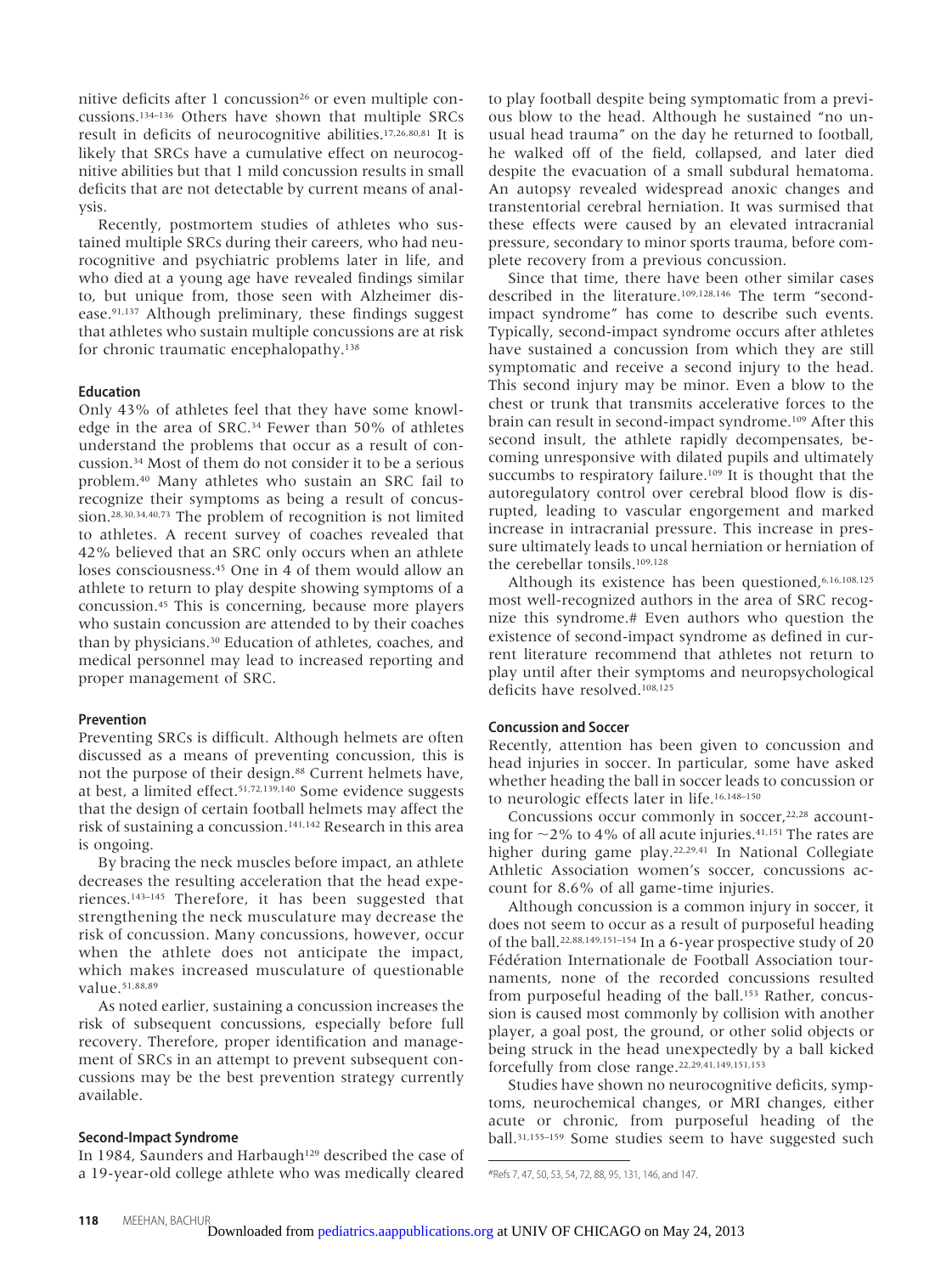sequelae.<sup>20,160-162</sup> However, these studies have been criticized for having small numbers, using flawed methodology, and failing to control for potential confounders.62,154,156,163

Most experts agree that at this time, no conclusive evidence shows neurologic deficits caused by purposeful heading of the ball.\*\* However, concussions sustained during soccer play may lead to neurologic sequelae.22,42,154,156,158,162 Any potential effects resulting from frequent heading would be difficult to separate from those resulting from previous concussions, because those athletes who head the ball more frequently are at increased risk for concussion.154,155

Helmets have been proposed as a possible way of negating any potential effects of purposeful heading. However, no helmet has been shown to decrease the risk of concussion.22,31,48,88,140,148,152 Headgear has been developed specifically for use in soccer but has not been shown to have any effect on decreasing head acceleration resulting from purposeful heading of the ball.<sup>62</sup> Headgear may have some efficacy in reducing the risk of concussion from head-to-head impacts.62 One preliminary study has concluded that headgear decreases the risk of concussion in soccer players.28 However, only a small number of athletes were included in the study; there were major differences between the headgearwearing players and the control group; and the study did not properly control for potential confounders. Although the potential value of headgear in soccer should not be overlooked, it is unclear how much benefit headgear provides, what negative impact it will have on ball control, and whether players will accept it.

Some have recommended that players not be allowed to head the ball until they reach a certain age and the brain has reached a certain stage of development and is potentially protected against the possible effects of heading.88 Others have argued that players should learn the skill of heading the ball properly<sup>144</sup> and develop neck musculature143 before they are faced with the higher velocities generated during the play of older players.31,88 At this point, we believe no definitive recommendation can be made.

Perhaps the most effective ways of decreasing the risk of concussion and other head injuries in soccer is to decrease the mass and air pressure of the ball used by smaller, younger players,<sup>154,157,166,167</sup> strictly enforce the rules,151 and secure and pad goal posts properly.150,164,165

#### **Genetic Predisposition**

Several studies described in the adult literature have suggested that genetic factors may affect prognosis after brain injury. Specifically, possessing the apolipoprotein E $\varepsilon$ 4 allele has been associated with worse outcome.<sup>168-170</sup> However, these studies are preliminary, and most of them involved severe traumatic brain injury. Studies of concussion have not found such an association.171,172 Some studies in athletes suggest that carriers of the apolipoprotein E $\varepsilon$ 4 allele who are exposed to subconcussive impacts or sustain concussions have more pronounced neurologic effects than controls.173,174 We are not aware of any study that has made such an association in children. More research is needed in this area before apolipoprotein E $\varepsilon$ 4 allele status can be used clinically in athletes.

#### **Concussion in Female Athletes**

Although most of the publications regarding SRC involve male athletes, it also occurs commonly in female athletes.29,78,175 In female soccer players, for example, concussion accounts for 3% to 5% of all injuries<sup>29,175</sup> and as much as 11% of all game-time injuries.78 Some studies have suggested that concussion occurs more commonly in female athletes,78,153 with women having more significant changes in their neuropsychological testing results than men.82,176,177 Others studies have suggested that SRC is more common among male athletes.22,149 Similarly, some evidence suggests that baseline performances on neuropsychological tests are different in the different genders,177 although other studies have not detected such differences.<sup>82,176</sup> Postconcussion symptom reporting and neuropsychological test results may be different for male and female athletes.82,149,176

#### **CONCLUSIONS**

SRC is a common problem for children and adolescents. Because athletes are reluctant to report SRCs, proper sideline assessment and diagnosis is essential. SRCs should be classified as either simple or complex, mostly on the basis of the duration of signs and symptoms. This classification cannot be made acutely, because signs and symptoms may not be present initially and often take several days to resolve. Returning an athlete to play should not be considered until all signs and symptoms of concussion have resolved. The return to athletics should be monitored by medical personnel and should proceed in a stepwise fashion.

#### **REFERENCES**

- 1. Echemendia RJ. *Sports Neuropsychology: Assessment and Management of Traumatic Brain Injury*. New York, NY: Guilford Press; 2006
- 2. McCrory PR, Berkovic SF. Concussion: the history of clinical and pathophysiological concepts and misconceptions. *Neurology.* 2001;57(12):2283–2289
- 3. Kelly JP. Traumatic brain injury and concussion in sports. *JAMA.* 1999;282(10):989 –991
- 4. Moulton D. Secret locker room game causing concussions. *CMAJ.* 2007;177(1):25
- 5. McCambridge TM, Small E, Bernhardt DT. Concussion. *N Engl J Med.* 2007;356(17):1788
- 6. Ropper AH, Gorson KC. Clinical practice: concussion. *N Engl J Med.* 2007;356(2):166 –172
- 7. Cantu RC, Herring SA, Putukian M. Concussion. *N Engl J Med.* 2007;356(17):1787
- 8. Stricker PR, Moriarity J, O'Connor FG. Concussion. *N Engl J Med.* 2007;356(17):1787–1788
- 9. Field M, Collins MW, Lovell MR, Maroon J. Does age play a role in recovery from sports-related concussion? A comparison of high school and collegiate athletes. *J Pediatr.* 2003;

<sup>\*\*</sup>Refs 31, 88, 148, 150, 151, 154, 160, and 163-165. 142 (5):546 –553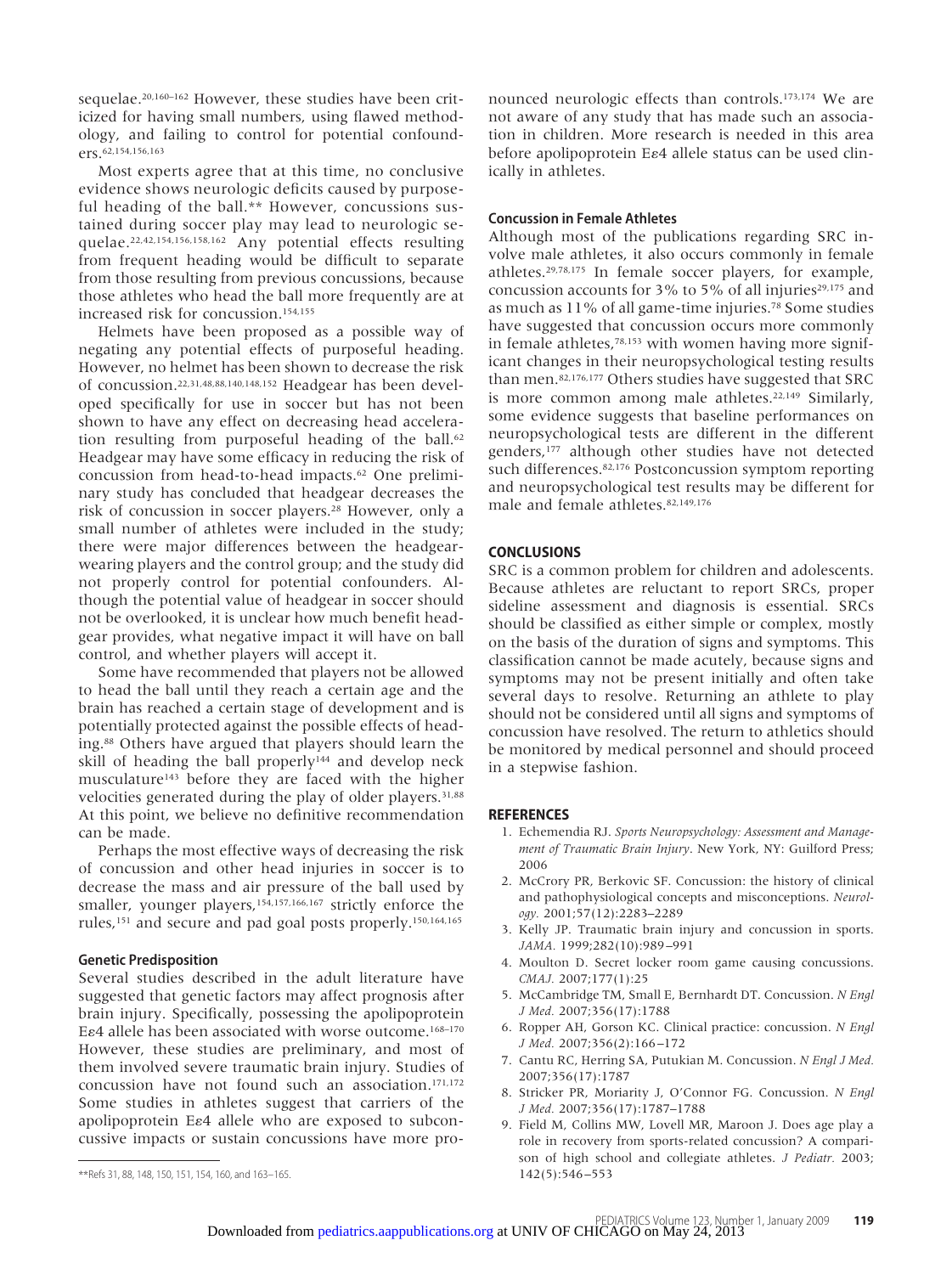- 10. Fackelmann K. Football players cautioned not to rush back after a concussion. *USA Today*. November 18, 2003
- 11. MacMullan J. "I don't want anyone to end up like me." *The Boston Globe*. February 2, 2007
- 12. Meadows B. Concussions: is football too dangerous? *People Magazine*. October 8, 2007:107–110
- 13. Schwarz A. Silence on concussions raises risks of injury. *New York Times*. September 15, 2007:A1
- 14. Bowser BA. New research raises questions on how to treat concussion "epidemic" [transcript]. *NewsHour*. PBS television. November 26, 2007
- 15. Nowinski C. *Head Games: Football's Concussion Crisis*. East Bridgewater, MA: Drummond Publishing Group; 2007
- 16. Erlanger DM, Kutner KC, Barth JT, Barnes R. Neuropsychology of sports-related head injury: dementia pugilistica to post concussion syndrome. *Clin Neuropsychol.* 1999;13(2):193–209
- 17. Iverson GL, Gaetz M, Lovell MR, Collins MW. Cumulative effects of concussion in amateur athletes. *Brain Inj.* 2004; 18(5):433– 443
- 18. Buzzini SR, Guskiewicz KM. Sport-related concussion in the young athlete. *Curr Opin Pediatr.* 2006;18(4):376 –382
- 19. Theye F, Mueller KA. "Heads up": concussions in high school sports. *Clin Med Res.* 2004;2(3):165–171
- 20. Adams J, Adler CM, Jarvis K, DelBello MP, Strakowski SM. Evidence of anterior temporal atrophy in college-level soccer players. *Clin J Sport Med.* 2007;17(4):304 –306
- 21. Alves WM, Rimel RW, Nelson WE. University of Virginia prospective study of football-induced minor head injury: status report. *Clin Sports Med.* 1987;6(1):211–218
- 22. Boden BP, Kirkendall DT, Garrett WE Jr. Concussion incidence in elite college soccer players. *Am J Sports Med.* 1998; 26(2):238 –241
- 23. Boden BP, Tacchetti RL, Cantu RC, Knowles SB, Mueller FO. Catastrophic head injuries in high school and college football players. *Am J Sports Med.* 2007;35(7):1075–1081
- 24. Browne GJ, Lam LT. Concussive head injury in children and adolescents related to sports and other leisure physical activities. *Br J Sports Med.* 2006;40(2):163–168
- 25. Collins MW, Field M, Lovell MR, et al. Relationship between postconcussion headache and neuropsychological test performance in high school athletes. *Am J Sports Med.* 2003;31(2): 168 –173
- 26. Collins MW, Grindel SH, Lovell MR, et al. Relationship between concussion and neuropsychological performance in college football players. *JAMA.* 1999;282(10):964 –970
- 27. Collins MW, Lovell MR, Iverson GL, et al. Cumulative effects of concussion in high school athletes. *Neurosurgery.* 2002; 51(5):1175–1179; discussion 1180 –1181
- 28. Delaney JS, Al-Kashmiri A, Drummond R, Correa JA. The effect of protective headgear on head injuries and concussions in adolescent football (soccer) players. *Br J Sports Med.* 2008; 42(2):110 –115
- 29. Dick R, Putukian M, Agel J, Evans TA, Marshall SW. Descriptive epidemiology of collegiate women's soccer injuries: National Collegiate Athletic Association Injury Surveillance System, 1988 –1989 through 2002–2003. *J Athl Train.* 2007; 42(2):278 –285
- 30. Gerberich SG, Priest JD, Boen JR, Straub CP, Maxwell RE. Concussion incidences and severity in secondary school varsity football players. *Am J Public Health.* 1983;73(12): 1370 –1375
- 31. Guskiewicz KM, Marshall SW, Broglio SP, Cantu RC, Kirkendall DT. No evidence of impaired neurocognitive performance in collegiate soccer players. *Am J Sports Med.* 2002;30(2): 157–162
- 32. Guskiewicz KM, McCrea M, Marshall SW, et al. Cumulative effects associated with recurrent concussion in collegiate foot-

ball players: the NCAA Concussion Study. *JAMA.* 2003; 290(19):2549 –2555

- 33. Guskiewicz KM, Weaver NL, Padua DA, Garrett WE Jr. Epidemiology of concussion in collegiate and high school football players. *Am J Sports Med.* 2000;28(5):643– 650
- 34. Kaut KP, DePompei R, Kerr J, Congeni J. Reports of head injury and symptom knowledge among college athletes: implications for assessment and educational intervention. *Clin J Sport Med.* 2003;13(4):213–221
- 35. Lovell MR, Collins MW, Iverson GL, et al. Recovery from mild concussion in high school athletes. *J Neurosurg.* 2003;98(2): 296 –301
- 36. Lovell MR, Collins MW, Iverson GL, Johnston KM, Bradley JP. Grade 1 or "ding" concussions in high school athletes. *Am J Sports Med.* 2004;32(1):47–54
- 37. Macciocchi SN, Barth JT, Alves W, Rimel RW, Jane JA. Neuropsychological functioning and recovery after mild head injury in collegiate athletes. *Neurosurgery.* 1996;39(3):510 –514
- 38. McClincy MP, Lovell MR, Pardini J, Collins MW, Spore MK. Recovery from sports concussion in high school and collegiate athletes. *Brain Inj.* 2006;20(1):33–39
- 39. McCrea M, Guskiewicz KM, Marshall SW, et al. Acute effects and recovery time following concussion in collegiate football players: the NCAA Concussion Study. *JAMA.* 2003;290(19): 2556 –2563
- 40. McCrea M, Hammeke T, Olsen G, Leo P, Guskiewicz K. Unreported concussion in high school football players: implications for prevention. *Clin J Sport Med.* 2004;14(1):13–17
- 41. Powell JW, Barber-Foss KD. Traumatic brain injury in high school athletes. *JAMA.* 1999;282(10):958 –963
- 42. Rutherford A, Stephens R, Potter D, Fernie G. Neuropsychological impairment as a consequence of football (soccer) play and football heading: preliminary analyses and report on university footballers. *J Clin Exp Neuropsychol.* 2005;27(3): 299 –319
- 43. Schulz MR, Marshall SW, Mueller FO, et al. Incidence and risk factors for concussion in high school athletes, North Carolina, 1996 –1999. *Am J Epidemiol.* 2004;160(10):937–944
- 44. Shankar PR, Fields SK, Collins CL, Dick RW, Comstock RD. Epidemiology of high school and collegiate football injuries in the United States, 2005–2006. *Am J Sports Med.* 2007;35(8): 1295–1303
- 45. Valovich McLeod TC, Schwartz C, Bay RC. Sport-related concussion misunderstandings among youth coaches. *Clin J Sport Med.* 2007;17(2):140 –142
- 46. Yard EE, Comstock RD. Injuries sustained by pediatric ice hockey, lacrosse, and field hockey athletes presenting to United States emergency departments, 1990 –2003. *J Athl Train.* 2006;41(4):441– 449
- 47. Webbe FM. Definition, physiology and severity of concussion. In: Echemendia RJ, ed. *Sports Neuropsychology: Assessment and Management of Traumatic Brain Injury*. New York, NY: Guilford Press; 2006:45–70
- 48. McCrory P, Johnston K, Meeuwisse W, et al. Summary and agreement statement of the 2nd International Conference on Concussion in Sport, Prague 2004. *Br J Sports Med.* 2005; 39(4):196 –204
- 49. Aubry M, Cantu R, Dvorak J, et al. Summary and agreement statement of the First International Conference on Concussion in Sport, Vienna 2001: recommendations for the improvement of safety and health of athletes who may suffer concussive injuries. *Br J Sports Med.* 2002;36(1):6-10
- 50. Poirier MP. Concussions: assessment, management, and recommendations for return to activity. *Clin Pediatr Emerg Med.* 2003;4(3):179 –185
- 51. Johnston KM, McCrory P, Mohtadi NG, Meeuwisse W. Evi-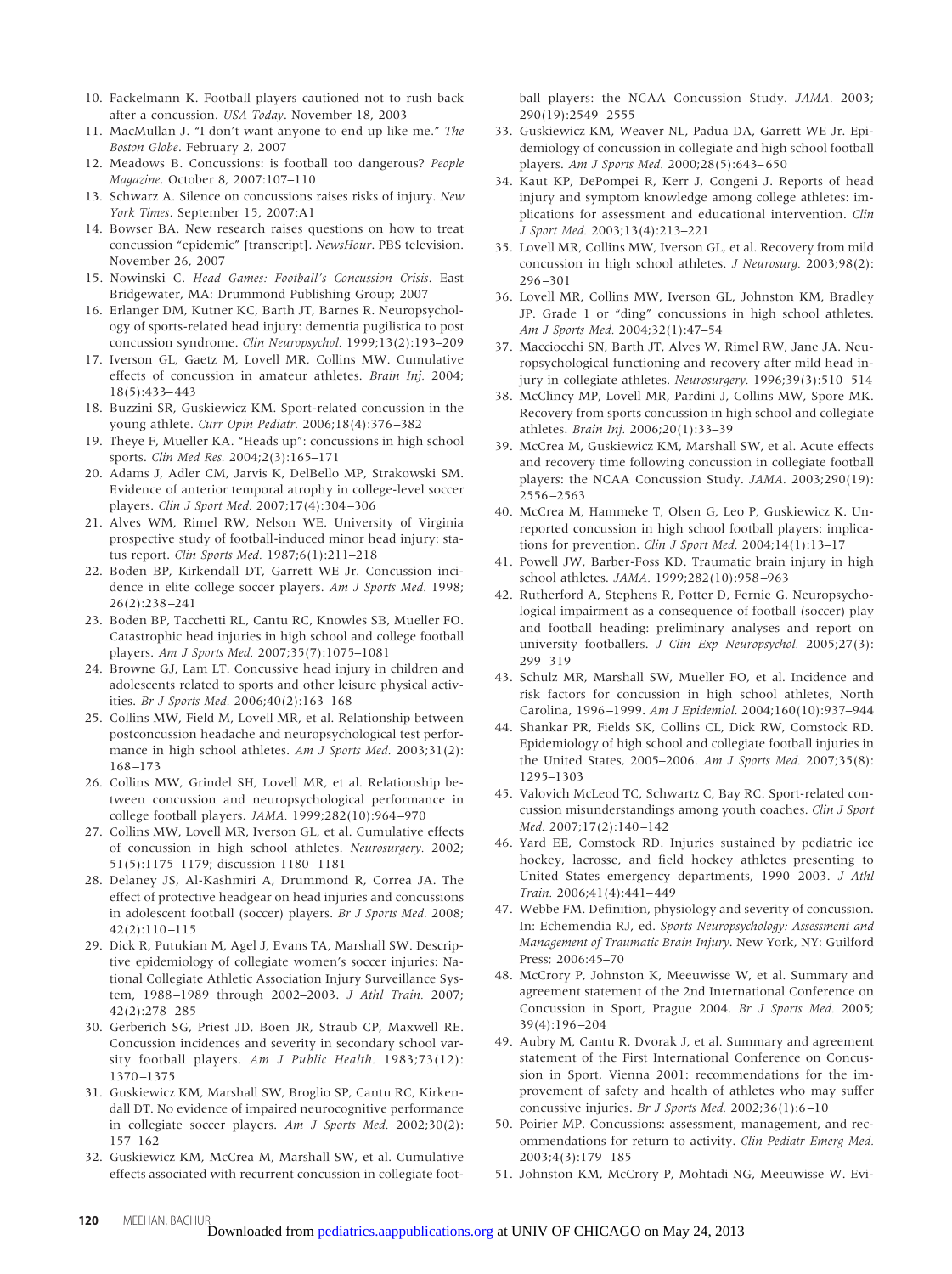dence-based review of sport-related concussion: clinical science. *Clin J Sport Med.* 2001;11(3):150-159

- 52. Practice parameter: the management of concussion in sports (summary statement). Report of the Quality Standards Subcommittee. *Neurology.* 1997;48(3):581–585
- 53. Echemendia RJ, Julian LJ. Mild traumatic brain injury in sports: neuropsychology's contribution to a developing field. *Neuropsychol Rev.* 2001;11(2):69 – 88
- 54. Bailes JE. Diagnosis and management of head injury. In: Bailes JE, Lovell MR, Maroon JC, eds. *Sports-Related Concussion*. St Louis, MO: Quality Medical Publishing; 1999:115–139
- 55. Schatz P, Pardini JE, Lovell MR, Collins MW, Podell K. Sensitivity and specificity of the ImPACT Test Battery for concussion in athletes. *Arch Clin Neuropsychol.* 2006;21(1):91–99
- 56. Kirkwood MW, Yeates KO, Wilson PE. Pediatric sport-related concussion: a review of the clinical management of an oftneglected population. *Pediatrics.* 2006;117(4):1359 –1371
- 57. Shaw NA. The neurophysiology of concussion. *Prog Neurobiol.* 2002;67(4):281–344
- 58. Denny-Brown D, Russell R. Experimental cerebral concussion. *Brain.* 1941;64(2–3):93–164
- 59. Gennarelli TA, Adams JH, Graham DI. Acceleration induced head injury in the monkey. I. The model, its mechanical and physiological correlates. *Acta Neuropathol Suppl.* 1981;7:23–25
- 60. Ommaya AK, Gennarelli TA. Cerebral concussion and traumatic unconsciousness: correlation of experimental and clinical observations of blunt head injuries. *Brain.* 1974;97(4): 633– 654
- 61. Holbourn A. Mechanics of head Injury. *Lancet.* 1943; 242(6267):438 – 441
- 62. Withnall C, Shewchenko N, Wonnacott M, Dvorak J. Effectiveness of headgear in football. *Br J Sports Med.* 2005;39(suppl 1):i40 –i48; discussion i48
- 63. Katayama Y, Becker DP, Tamura T, Hovda DA. Massive increases in extracellular potassium and the indiscriminate release of glutamate following concussive brain injury. *J Neurosurg.* 1990;73(6):889 –900
- 64. Giza CC, Hovda DA. The neurometabolic cascade of concussion. *J Athl Train.* 2001;36(3):228 –235
- 65. Mayevsky A, Chance B. Repetitive patterns of metabolic changes during cortical spreading depression of the awake rat. *Brain Res.* 1974;65(3):529 –533
- 66. Yoshino A, Hovda DA, Kawamata T, Katayama Y, Becker DP. Dynamic changes in local cerebral glucose utilization following cerebral conclusion in rats: evidence of a hyper- and subsequent hypometabolic state. *Brain Res.* 1991;561(1): 106 –119
- 67. Andersen BJ, Marmarou A. Functional compartmentalization of energy production in neural tissue. *Brain Res.* 1992; 585(1–2):190 –195
- 68. Sosin DM, Sniezek JE, Thurman DJ. Incidence of mild and moderate brain injury in the United States, 1991. *Brain Inj.* 1996;10(1):47–54
- 69. Thurman DJ, Branche CM, Sniezek JE. The epidemiology of sports-related traumatic brain injuries in the United States: recent developments. *J Head Trauma Rehabil.* 1998;13(2):1– 8
- 70. McCrea M, Kelly JP, Randolph C, Cisler R, Berger L. Immediate neurocognitive effects of concussion. *Neurosurgery.* 2002; 50(5):1032–1040; discussion 1040 –1042
- 71. Williamson IJ, Goodman D. Converging evidence for the under-reporting of concussions in youth ice hockey. *Br J Sports Med.* 2006;40(2):128 –132; discussion 128 –132
- 72. Bailes JE, Cantu RC. Head injury in athletes. *Neurosurgery.* 2001;48(1):26 – 45; discussion 45– 46
- 73. Delaney JS, Lacroix VJ, Leclerc S, Johnston KM. Concussions during the 1997 Canadian Football League season. *Clin J Sport Med.* 2000;10(1):9 –14
- 74. Maroon JC. Concussion from the inside: the athlete's perspective. In: Bailes JE, Lovell MR, Maroon JC, eds. *Sports-Related Concussion*. St Louis, MO: Quality Medical Publishing; 1999: 231–251
- 75. Yard EE, Comstock RD. Injuries sustained by rugby players presenting to United States emergency departments, 1978 through 2004. *J Athl Train.* 2006;41(3):325–331
- 76. Tommasone BA, Valovich McLeod TC. Contact sport concussion incidence. *J Athl Train.* 2006;41(4):470-472
- 77. Koh JO, Cassidy JD, Watkinson EJ. Incidence of concussion in contact sports: a systematic review of the evidence. *Brain Inj.* 2003;17(10):901–917
- 78. Covassin T, Swanik CB, Sachs ML. Sex differences and the incidence of concussions among collegiate athletes. *J Athl Train.* 2003;38(3):238 –244
- 79. Collins CL, Micheli LJ, Yard EE, Comstock RD. Injuries sustained by high school rugby players in the United States, 2005–2006. *Arch Pediatr Adolesc Med.* 2008;162(1):49 –54
- 80. Gronwall D, Wrightson P. Cumulative effect of concussion. *Lancet.* 1975;2(7943):995–997
- 81. Moser RS, Schatz P. Enduring effects of concussion in youth athletes. *Arch Clin Neuropsychol.* 2002;17(1):91–100
- 82. Broshek DK, Kaushik T, Freeman JR, et al. Sex differences in outcome following sports-related concussion. *J Neurosurg.* 2005;102(5):856 – 863
- 83. Collins M. New developments in the management of sports concussion. *Curr Opin Orthop.* 2004;15(1):100 –107
- 84. Collins MW, Iverson GL, Lovell MR, et al. On-field predictors of neuropsychological and symptom deficit following sportsrelated concussion. *Clin J Sport Med.* 2003;13(4):222–229
- 85. McCrea M. Standardized mental status assessment of sports concussion. *Clin J Sport Med.* 2001;11(3):176 –181
- 86. Erlanger D, Kaushik T, Cantu R, et al. Symptom-based assessment of the severity of a concussion. *J Neurosurg.* 2003;98(3): 477– 484
- 87. Viano DC, Casson IR, Pellman EJ. Concussion in professional football: biomechanics of the struck player—part 14. *Neurosurgery.* 2007;61(2):313–327; discussion 327–328
- 88. Patlak M, Joy JE. Is soccer bad for children's heads: summary of the IOM workshop on neuropsychological consequences of head impact in youth soccer. In: *The IOM Workshop on Neuropsychological Consequences of Head Impact in Youth Soccer*. Washington DC: National Academy of Sciences; 2002
- 89. Patel DR, Shivdasani V, Baker RJ. Management of sportrelated concussion in young athletes. *Sports Med.* 2005;35(8): 671– 684
- 90. Micheli L. *The Sports Medicine Bible*. New York, NY: HarperCollins; 1995
- 91. Omalu BI, DeKosky ST, Minster RL, et al. Chronic traumatic encephalopathy in a National Football League player. *Neurosurgery.* 2005;57:128 –134; discussion 128 –134
- 92. Iverson GL, Brooks BL, Collins MW, Lovell MR. Tracking neuropsychological recovery following concussion in sport. *Brain Inj.* 2006;20(3):245–252
- 93. American Academy of Pediatrics, Section on Sports Medicine and Fitness. Guidelines for pediatricians: head injuries. *Sports Shorts*. 2000
- 94. Concussion (mild traumatic brain injury) and the team physician: a consensus statement. *Med Sci Sports Exerc.* 2006; 38(2):395–399
- 95. Poirier MP, Wadsworth MR. Sports-related concussions. *Pediatr Emerg Care.* 2000;16(4):278 –283 quiz 284 –286
- 96. Maddocks DL, Dicker GD, Saling MM. The assessment of orientation following concussion in athletes. *Clin J Sport Med.* 1995;5(1):32–35
- 97. Guskiewicz KM, Perrin DH, Gansneder BM. Effect of mild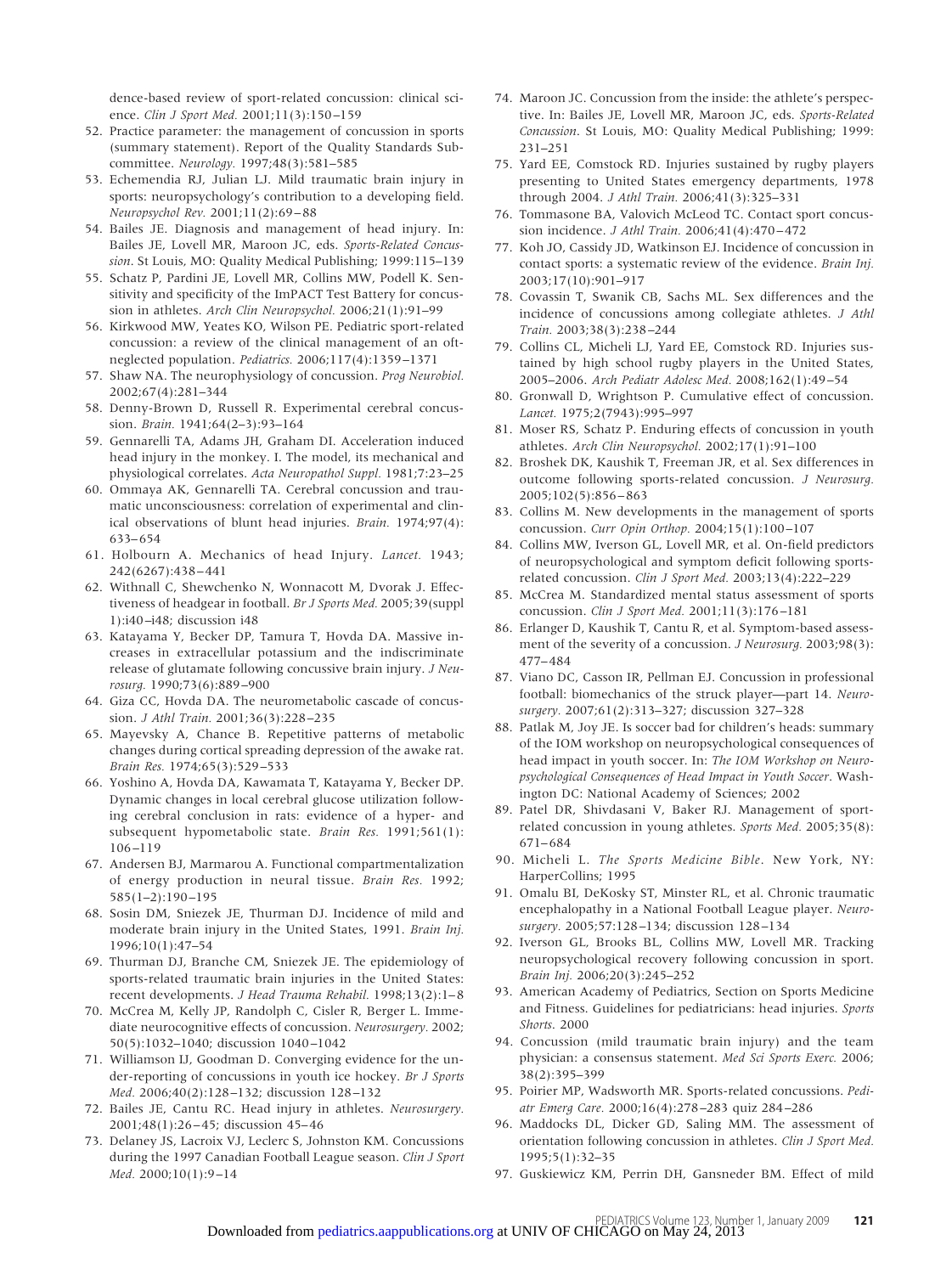head injury on postural stability in athletes. *J Athl Train.* 1996;31(4):300 –306

- 98. Centers for Disease Control and Prevention, Injury Center. Heads up: brain injury in your practice tool kit. Available at: www.cdc.gov/ncipc/pub-res/tbi\_toolkit/toolkit.htm. Accessed September 10, 2008
- 99. McCrea M, Kelly JP, Kluge J, Ackley B, Randolph C. Standardized assessment of concussion in football players. *Neurology.* 1997;48(3):586 –588
- 100. Barr WB, McCrea M. Sensitivity and specificity of standardized neurocognitive testing immediately following sports concussion. *J Int Neuropsychol Soc.* 2001;7(6):693–702
- 101. Maroon JC, Lovell MR, Norwig J, et al. Cerebral concussion in athletes: evaluation and neuropsychological testing. *Neurosurgery.* 2000;47(3):659 – 669; discussion 669 – 672
- 102. Bleiberg J, Cernich AN, Cameron K, et al. Duration of cognitive impairment after sports concussion. *Neurosurgery.* 2004; 54(5):1073–1078; discussion 1078 –1080
- 103. McKeag DB. Understanding sports-related concussion: coming into focus but still fuzzy. *JAMA.* 2003;290(19):2604 –2605
- 104. Erlanger D, Saliba E, Barth J, Almquist J, Webright W, Freeman J. Monitoring resolution of postconcussion symptoms in athletes: preliminary results of a Web-based neuropsychological test protocol. *J Athl Train.* 2001;36(3):280 –287
- 105. Grindel SH, Lovell MR, Collins MW. The assessment of sportrelated concussion: the evidence behind neuropsychological testing and management. *Clin J Sport Med.* 2001;11(3): 134 –143
- 106. Powell JW. Cerebral concussion: causes, effects, and risks in sports. *J Athl Train.* 2001;36(3):307–311
- 107. Barth J. Sports: a new frontier for neuropsychology. In: Echemendia RJ, ed. *Sports Neuropsychology: Assessment and Management of Traumatic Brain Injury*. New York, NY: Guilford Press; 2006:3–16
- 108. McCrory P. Does second impact syndrome exist? *Clin J Sport Med.* 2001;11(3):144 –149
- 109. Cantu R. Second impact syndrome: a risk in any contact sport. *Phys Sportsmed.* 1995;23(6):27
- 110. Schnadower D, Vazquez H, Lee J, Dayan P, Roskind CG. Controversies in the evaluation and management of minor blunt head trauma in children. *Curr Opin Pediatr.* 2007;19(3): 258 –264
- 111. McCrory P, Collie A, Anderson V, Davis G. Can we manage sport related concussion in children the same as in adults? *Br J Sports Med.* 2004;38(5):516 –519
- 112. Bruce DA, Schut L, Sutton LN. Brain and cervical spine injuries occurring during organized sports activities in children and adolescents. *Clin Sports Med.* 1982;1(3):495–514
- 113. American Academy of Pediatrics, Committee on Sports Medicine and Fitness. Medical conditions affecting sports participation. *Pediatrics.* 2001;107(5):1205–1209
- 114. Leininger BE, Gramling SE, Farrell AD, Kreutzer JS, Peck EA 3rd. Neuropsychological deficits in symptomatic minor head injury patients after concussion and mild concussion. *J Neurol Neurosurg Psychiatry.* 1990;53(4):293–296
- 115. Erlanger D, Feldman D, Kutner K, et al. Development and validation of a Web-based neuropsychological test protocol for sports-related return-to-play decision-making. *Arch Clin Neuropsychol.* 2003;18(3):293–316
- 116. Echemendia RJ, Putukian M, Mackin RS, Julian L, Shoss N. Neuropsychological test performance prior to and following sports-related mild traumatic brain injury. *Clin J Sport Med.* 2001;11(1):23–31
- 117. Makdissi M, Collie A, Maruff P, et al. Computerised cognitive assessment of concussed Australian Rules footballers. *Br J Sports Med.* 2001;35(5):354 –360
- 118. Collie A, Maruff P, McStephen M, Darby DG. Psychometric

issues associated with computerised neuropsychological assessment of concussed athletes. *Br J Sports Med.* 2003;37(6): 556 –559

- 119. Van Kampen DA, Lovell MR, Pardini JE, Collins MW, Fu FH. The "value added" of neurocognitive testing after sportsrelated concussion. *Am J Sports Med.* 2006;34(10):1630 –1635
- 120. Echemendia RJ, Cantu RC. Return to play following sportsrelated mild traumatic brain injury: the role for neuropsychology. *Appl Neuropsychol.* 2003;10(1):48 –55
- 121. Cremona-Meteyard SL, Geffen GM. Persistent visuospatial attention deficits following mild head injury in Australian Rules football players. *Neuropsychologia.* 1994;32(6):649 – 662
- 122. Sosnoff JJ, Broglio SP, Hillman CH, Ferrara MS. Concussion does not impact intraindividual response time variability. *Neuropsychology.* 2007;21(6):796 – 802
- 123. Iverson GL, Lovell MR, Collins MW. Interpreting change on ImPACT following sport concussion. *Clin Neuropsychol.* 2003; 17(4):460 – 467
- 124. Hugenholtz H, Stuss DT, Stethem LL, Richard MT. How long does it take to recover from a mild concussion? *Neurosurgery.* 1988;22(5):853– 858
- 125. McCrory PR, Berkovic SF. Second impact syndrome. *Neurology.* 1998;50(3):677– 683
- 126. Randolph C, McCrea M, Barr WB. Is neuropsychological testing useful in the management of sport-related concussion? *J Athl Train.* 2005;40(3):139 –152
- 127. McCrory P. Using a sledgehammer to crack a walnut: the modern management of concussion. *Inj Prev.* 2007;13(6): 364 –365
- 128. Centers for Disease Control and Prevention. Sports-related recurrent brain injuries: United States. *MMWR Morb Mortal Wkly Rep.* 1997;46(10):224 –227
- 129. Saunders RL, Harbaugh RE. The second impact in catastrophic contact-sports head trauma. *JAMA.* 1984;252(4): 538 –539
- 130. Adirim T. Concussions in sports and recreation. *Clin Pediatr Emerg Med.* 2007;8(1):2– 6
- 131. Guskiewicz KM, Bruce SL, Cantu RC, et al. National Athletic Trainers' Association position statement: management of sport-related concussion. *J Athl Train.* 2004;39(3):280 –297
- 132. Putukian M. The team physician's point of view. In: Echemendia RJ, ed. *Sports Neuropsychology: Assessment and Management of Traumatic Brain Injury*. New York, NY: Guilford Press; 2006:305
- 133. Valovich McLeod TC, Barr WB, McCrea M, Guskiewicz KM. Psychometric and measurement properties of concussion assessment tools in youth sports. *J Athl Train.* 2006;41(4): 399 – 408
- 134. Iverson GL, Brooks BL, Lovell MR, Collins MW. No cumulative effects for one or two previous concussions. *Br J Sports Med.* 2006;40(1):72–75
- 135. Broglio SP, Ferrara MS, Piland SG, Anderson RB, Collie A. Concussion history is not a predictor of computerised neurocognitive performance. *Br J Sports Med.* 2006;40(9):802– 805; discussion 802– 805
- 136. Collie A, McCrory P, Makdissi M. Does history of concussion affect current cognitive status? *Br J Sports Med.* 2006;40(6): 550 –551
- 137. Omalu BI, DeKosky ST, Hamilton RL, et al. Chronic traumatic encephalopathy in a national football league player: part II. *Neurosurgery.* 2006;59(5):1086 –1092; discussion 1092–1093
- 138. Cantu RC. Chronic traumatic encephalopathy in the National Football League. *Neurosurgery.* 2007;61(2):223–225
- 139. Biasca N, Wirth S, Tegner Y. The avoidability of head and neck injuries in ice hockey: an historical review. *Br J Sports Med.* 2002;36(6):410 – 427
- 140. McIntosh AS, McCrory P. Impact energy attenuation perfor-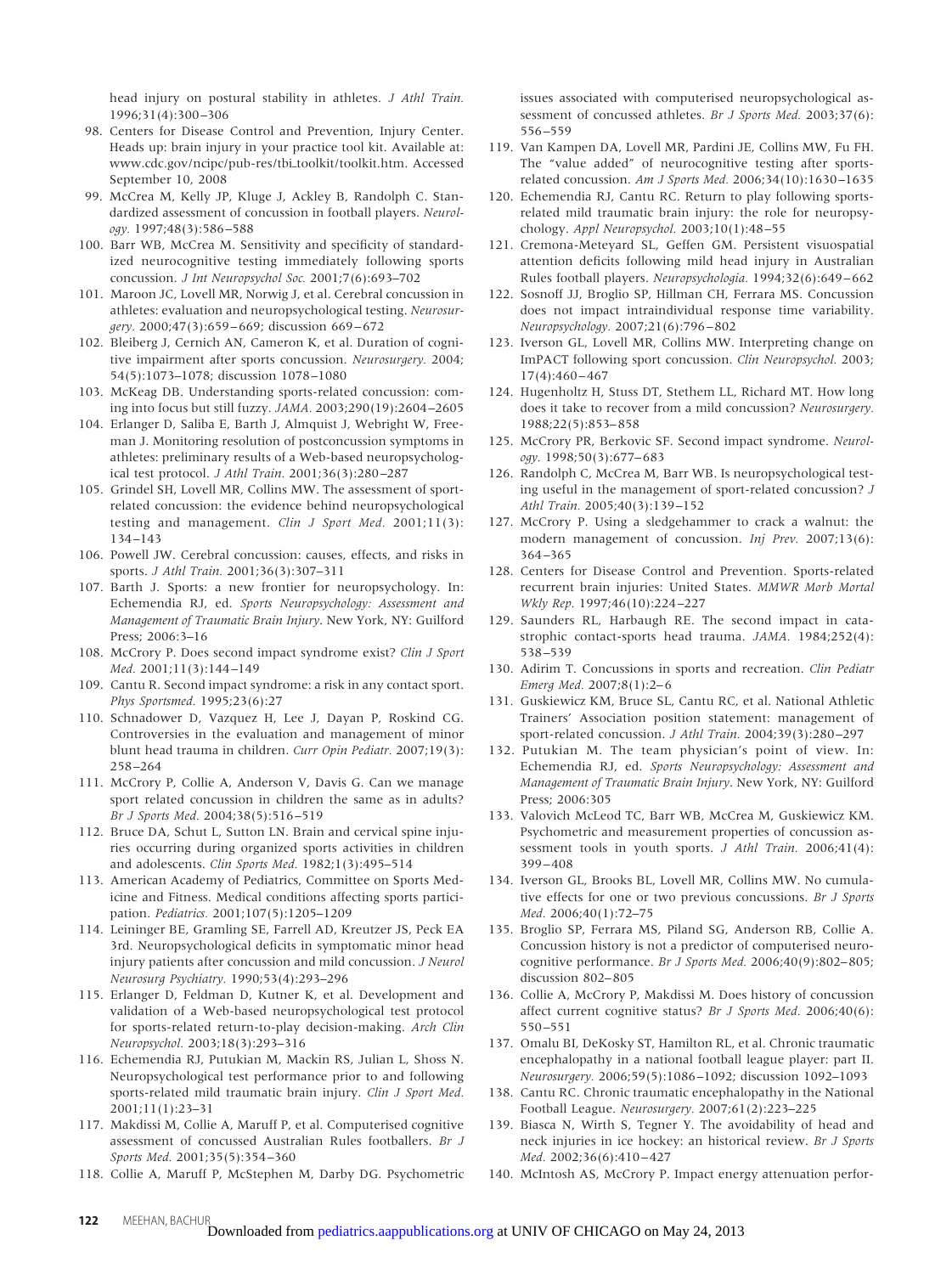mance of football headgear. *Br J Sports Med.* 2000;34(5): 337–341

- 141. Zemper ED. Analysis of cerebral concussion frequency with the most commonly used models of football helmets. *J Athl Train.* 1994;29(1):44 –50
- 142. Viano DC, Pellman EJ, Withnall C, Shewchenko N. Concussion in professional football: performance of newer helmets in reconstructed game impacts—Part 13. *Neurosurgery.* 2006; 59(3):591– 606; discussion 591– 606
- 143. Tysvaer AT. Head and neck injuries in soccer: impact of minor trauma. *Sports Med.* 1992;14(3):200 –213
- 144. Shewchenko N, Withnall C, Keown M, Gittens R, Dvorak J. Heading in football. Part 1: development of biomechanical methods to investigate head response. *Br J Sports Med.* 2005; 39(suppl 1):i10 –i25
- 145. Shewchenko N, Withnall C, Keown M, Gittens R, Dvorak J. Heading in football. Part 2: biomechanics of ball heading and head response. *Br J Sports Med.* 2005;39(suppl 1):i26 –i32
- 146. Kelly JP, Nichols JS, Filley CM, Lillehei KO, Rubinstein D, Kleinschmidt-DeMasters BK. Concussion in sports: guidelines for the prevention of catastrophic outcome. *JAMA.* 1991; 266(20):2867–2869
- 147. Collins M, Pardini J. Concussion. In: McMahon P, ed. *Current Diagnosis and Treatment Sports Medicine*. McGraw-Hill; 2007: 180 –193
- 148. McCrory PR. Brain injury and heading in soccer. *BMJ.* 2003; 327(7411):351–352
- 149. Barnes BC, Cooper L, Kirkendall DT, McDermott TP, Jordan BD, Garrett WE Jr. Concussion history in elite male and female soccer players. *Am J Sports Med.* 1998;26(3):433– 438
- 150. Green GA, Jordan SE. Are brain injuries a significant problem in soccer? *Clin Sports Med.* 1998;17(4):795– 809, viii
- 151. Andersen TE, Arnason A, Engebretsen L, Bahr R. Mechanisms of head injuries in elite football. *Br J Sports Med.* 2004; 38(6):690 – 696
- 152. Al-Kashmiri A, Delaney JS. Head and neck injuries in football (soccer). *Trauma.* 2006;8(3):189 –195
- 153. Fuller CW, Junge A, Dvorak J. A six year prospective study of the incidence and causes of head and neck injuries in international football. *Br J Sports Med.* 2005;39(suppl 1):i3–i9
- 154. Rutherford A, Stephens R, Potter D. The neuropsychology of heading and head trauma in Association Football (soccer): a review. *Neuropsychol Rev.* 2003;13(3):153–179
- 155. Straume-Naesheim TM, Andersen TE, Dvorak J, Bahr R. Effects of heading exposure and previous concussions on neuropsychological performance among Norwegian elite footballers. *Br J Sports Med.* 2005;39(suppl 1):i70 –i77
- 156. Putukian M, Echemendia RJ, Mackin S. The acute neuropsychological effects of heading in soccer: a pilot study. *Clin J Sport Med.* 2000;10(2):104 –109
- 157. Janda DH, Bir CA, Cheney AL. An evaluation of the cumulative concussive effect of soccer heading in the youth population. *Inj Control Saf Promot.* 2002;9(1):25–31
- 158. Jordan SE, Green GA, Galanty HL, Mandelbaum BR, Jabour BA. Acute and chronic brain injury in United States National Team soccer players. *Am J Sports Med.* 1996;24(2):205–210
- 159. Zetterberg H, Jonsson M, Rasulzada A, et al. No neurochemical evidence for brain injury caused by heading in soccer. *Br J Sports Med.* 2007;41(9):574 –577
- 160. Webbe FM, Ochs SR. Recency and frequency of soccer heading interact to decrease neurocognitive performance. *Appl Neuropsychol.* 2003;10(1):31– 41
- 161. Tysvaer AT, Lochen EA. Soccer injuries to the brain: a neuropsychologic study of former soccer players. *Am J Sports Med.* 1991;19(1):56 – 60
- 162. Matser EJ, Kessels AG, Lezak MD, Jordan BD, Troost J. Neuropsychological impairment in amateur soccer players. *JAMA.* 1999;282(10):971–973
- 163. Kirkendall DT, Garrett WE Jr. Heading in soccer: integral skill or grounds for cognitive dysfunction? *J Athl Train.* 2001; 36(3):328 –333
- 164. American Academy of Pediatrics, Committee on Sports Medicine and Fitness. Injuries in youth soccer: a subject review. *Pediatrics.* 2000;105(3 pt 1):659 – 661
- 165. Delaney JS, Frankovich R. Head injuries and concussions in soccer. *Clin J Sport Med.* 2005;15(4):216 –219; discussion 212–213
- 166. Schneider K, Zernicke R. Computer simulation of head impact: estimation of head-injury risk during soccer heading. *Int J Sport Biomech.* 1988;4:358 –371
- 167. Shewchenko N, Withnall C, Keown M, Gittens R, Dvorak J. Heading in football. Part 3: effect of ball properties on head response. *Br J Sports Med.* 2005;39(suppl 1):i33–i39
- 168. Teasdale GM, Nicoll JA, Murray G, Fiddes M. Association of apolipoprotein E polymorphism with outcome after head injury. *Lancet.* 1997;350(9084):1069 –1071
- 169. Chiang MF, Chang JG, Hu CJ. Association between apolipoprotein E genotype and outcome of traumatic brain injury. *Acta Neurochir (Wien).* 2003;145(8):649 – 653; discussion 653– 654
- 170. Friedman G, Froom P, Sazbon L, et al. Apolipoprotein E-epsilon4 genotype predicts a poor outcome in survivors of traumatic brain injury. *Neurology.* 1999;52(2):244 –248
- 171. Chamelian L, Reis M, Feinstein A. Six-month recovery from mild to moderate traumatic brain injury: the role of APOEepsilon4 allele. *Brain.* 2004;127(pt 12):2621–2628
- 172. Liberman JN, Stewart WF, Wesnes K, Troncoso J. Apolipoprotein E epsilon 4 and short-term recovery from predominantly mild brain injury. *Neurology.* 2002;58(7):1038 –1044
- 173. Kutner KC, Erlanger DM, Tsai J, Jordan B, Relkin NR. Lower cognitive performance of older football players possessing apolipoprotein E epsilon4. *Neurosurgery.* 2000;47(3):651– 657; discussion 657-658
- 174. Jordan BD, Relkin NR, Ravdin LD, et al. Apolipoprotein E epsilon4 associated with chronic traumatic brain injury in boxing. *JAMA.* 1997;278(2):136 –140
- 175. Junge A, Dvorak J. Injuries in female football players in top-level international tournaments. *Br J Sports Med.* 2007; 41(suppl 1):i3–i7
- 176. Covassin T, Schatz P, Swanik CB. Sex differences in neuropsychological function and post-concussion symptoms of concussed collegiate athletes. *Neurosurgery.* 2007;61(2): 345–350; discussion 350 –351
- 177. Covassin T, Swanik CB, Sachs M, et al. Sex differences in baseline neuropsychological function and concussion symptoms of collegiate athletes. *Br J Sports Med.* 2006;40(11): 923–927; discussion 927